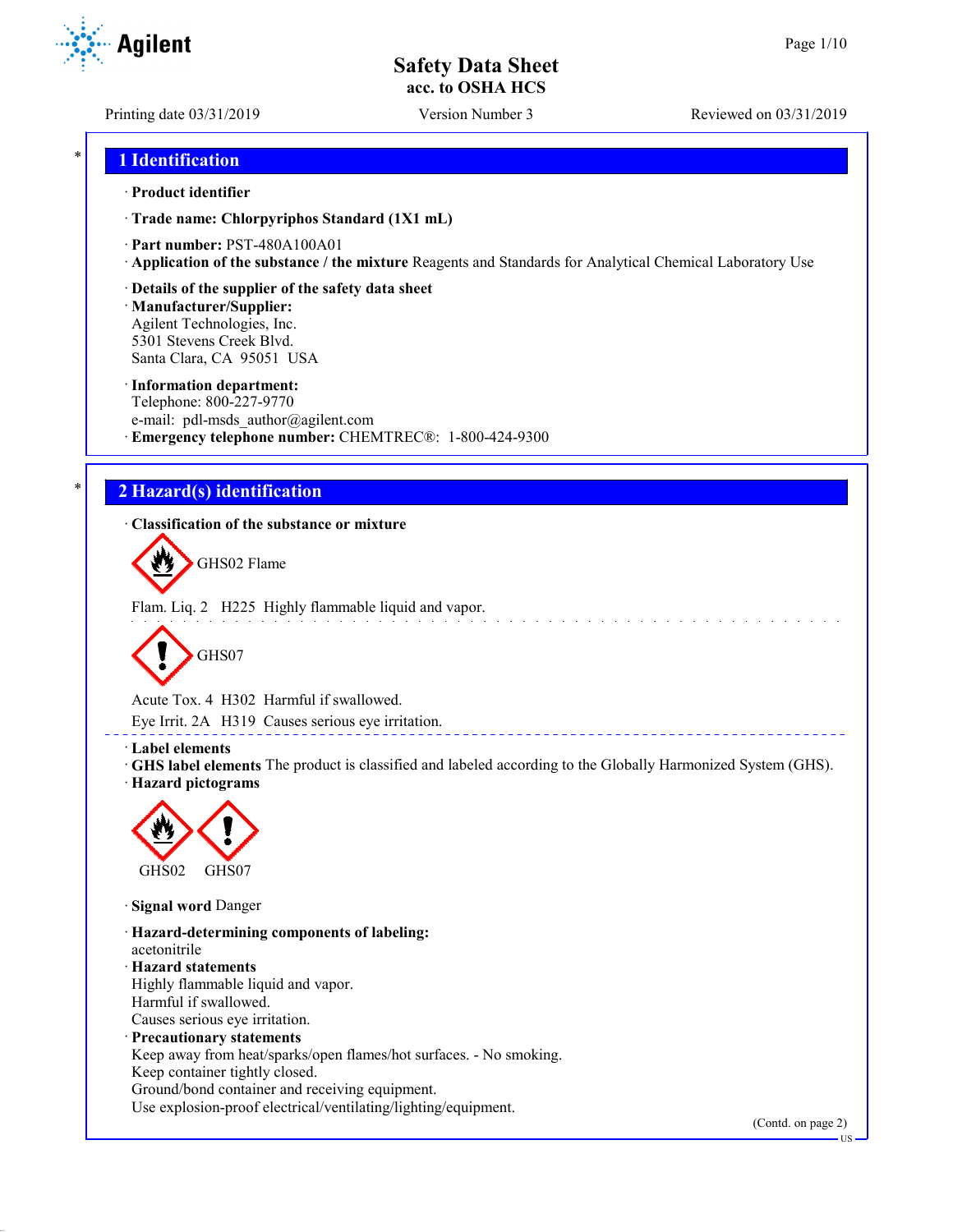Printing date 03/31/2019 Version Number 3 Reviewed on 03/31/2019

### **Trade name: Chlorpyriphos Standard (1X1 mL)**

(Contd. of page 1)

Use only non-sparking tools. Take precautionary measures against static discharge. Wash thoroughly after handling. Do not eat, drink or smoke when using this product. Wear protective gloves/protective clothing/eye protection/face protection. If swallowed: Call a poison center/doctor if you feel unwell. Rinse mouth. If on skin (or hair): Take off immediately all contaminated clothing. Rinse skin with water/shower. If in eyes: Rinse cautiously with water for several minutes. Remove contact lenses, if present and easy to do. Continue rinsing. If eye irritation persists: Get medical advice/attention. In case of fire: Use for extinction: CO2, powder or water spray. Store in a well-ventilated place. Keep cool. Dispose of contents/container in accordance with local/regional/national/international regulations. · **Classification system:** · **NFPA ratings (scale 0 - 4)** 2 3  $\overline{0}$  $Health = 2$ Fire  $= 3$ Reactivity  $= 0$ · **HMIS-ratings (scale 0 - 4) HEALTH**  FIRE REACTIVITY  $\boxed{0}$  Reactivity = 0 2 3  $Health = 2$ Fire  $= 3$ · **Other hazards** · **Results of PBT and vPvB assessment** · **PBT:** Not applicable. · **vPvB:** Not applicable.

## \* **3 Composition/information on ingredients**

· **Chemical characterization: Mixtures**

· **Description:** Mixture of the substances listed below with nonhazardous additions.

· **Dangerous components:**

75-05-8 acetonitrile 99.987%

## \* **4 First-aid measures**

### · **Description of first aid measures**

· **General information:**

Immediately remove any clothing soiled by the product.

Symptoms of poisoning may even occur after several hours; therefore medical observation for at least 48 hours after the accident.

· **After inhalation:** Supply fresh air; consult doctor in case of complaints.

· **After skin contact:** Immediately rinse with water.

· **After eye contact:**

Rinse opened eye for several minutes under running water. If symptoms persist, consult a doctor.

(Contd. on page 3)



**Agilent**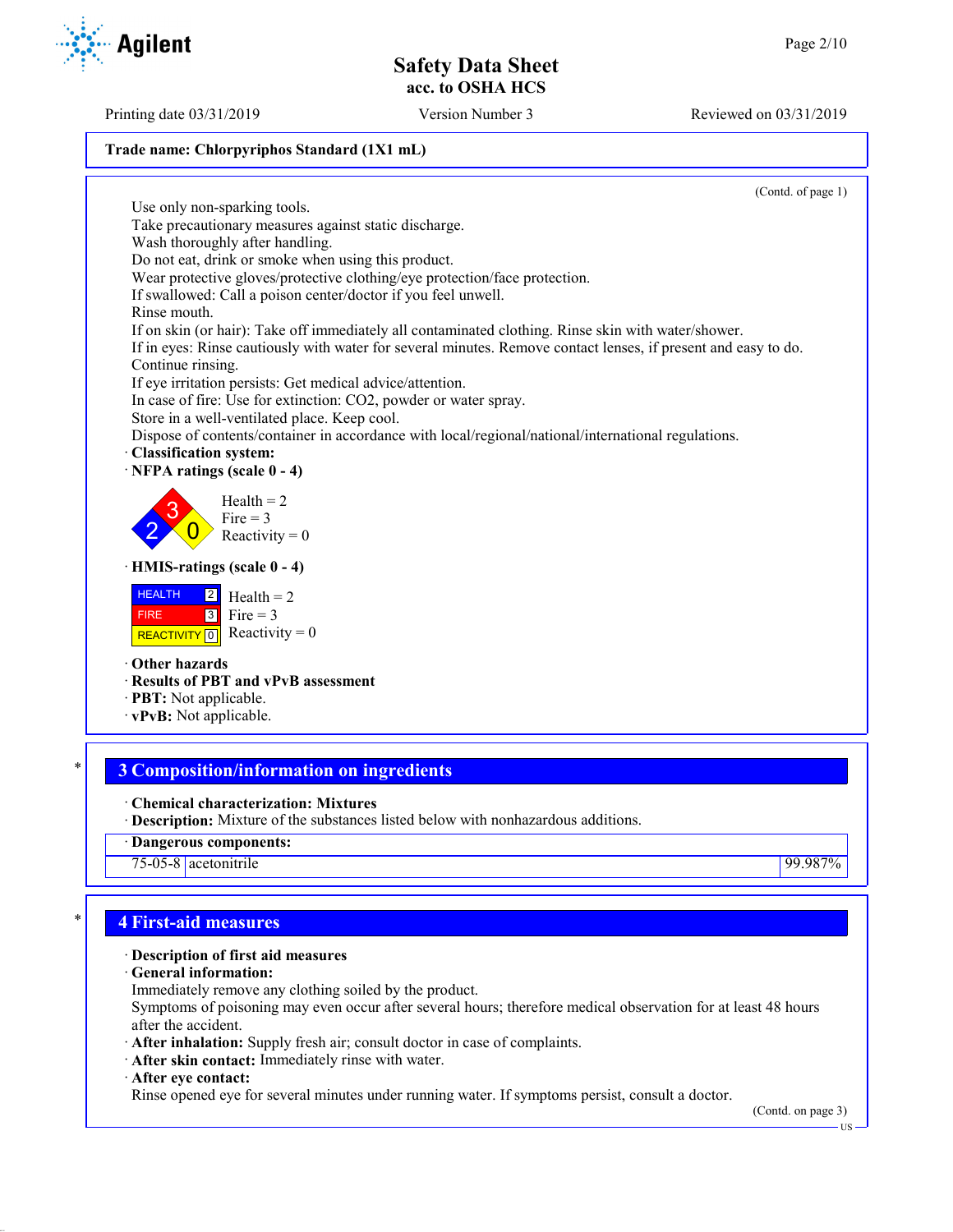Printing date 03/31/2019 Version Number 3 Reviewed on 03/31/2019

**Trade name: Chlorpyriphos Standard (1X1 mL)**

(Contd. of page 2)

· **After swallowing:** Immediately call a doctor.

- · **Information for doctor:**
- · **Most important symptoms and effects, both acute and delayed** No further relevant information available. · **Indication of any immediate medical attention and special treatment needed**
- No further relevant information available.

## **5 Fire-fighting measures**

- · **Extinguishing media**
- · **Suitable extinguishing agents:**
- CO2, extinguishing powder or water spray. Fight larger fires with water spray or alcohol resistant foam.
- · **For safety reasons unsuitable extinguishing agents:** Water with full jet
- · **Special hazards arising from the substance or mixture** No further relevant information available.
- · **Advice for firefighters**
- · **Protective equipment:** No special measures required.

### \* **6 Accidental release measures**

|                | Personal precautions, protective equipment and emergency procedures<br>Wear protective equipment. Keep unprotected persons away. |                         |
|----------------|----------------------------------------------------------------------------------------------------------------------------------|-------------------------|
|                | · Environmental precautions: Do not allow to enter sewers/ surface or ground water.                                              |                         |
|                | · Methods and material for containment and cleaning up:                                                                          |                         |
|                | Absorb with liquid-binding material (sand, diatomite, acid binders, universal binders, sawdust).                                 |                         |
|                | Dispose contaminated material as waste according to item 13.                                                                     |                         |
|                | Ensure adequate ventilation.                                                                                                     |                         |
|                | · Reference to other sections                                                                                                    |                         |
|                | See Section 7 for information on safe handling.                                                                                  |                         |
|                | See Section 8 for information on personal protection equipment.                                                                  |                         |
|                | See Section 13 for disposal information.                                                                                         |                         |
|                | · Protective Action Criteria for Chemicals                                                                                       |                         |
| $\cdot$ PAC-1: |                                                                                                                                  |                         |
|                | $75-05-8$ acetonitrile                                                                                                           | 13 ppm                  |
|                | $2921-88-2$ chlorpyrifos (ISO)                                                                                                   | $0.6$ mg/m <sup>3</sup> |
| $·$ PAC-2:     |                                                                                                                                  |                         |
|                | 75-05-8 acetonitrile                                                                                                             | 50 ppm                  |
|                | 2921-88-2 chlorpyrifos $(ISO)$                                                                                                   | $15 \text{ mg/m}^3$     |
| $·$ PAC-3:     |                                                                                                                                  |                         |
|                | $75-05-8$ acetonitrile                                                                                                           | $150$ ppm               |
|                | 2921-88-2 chlorpyrifos $(ISO)$                                                                                                   | 44 mg/m <sup>3</sup>    |

## **7 Handling and storage**

· **Handling:**

- · **Precautions for safe handling** No special precautions are necessary if used correctly.
- · **Information about protection against explosions and fires:**

Keep ignition sources away - Do not smoke.

(Contd. on page 4)

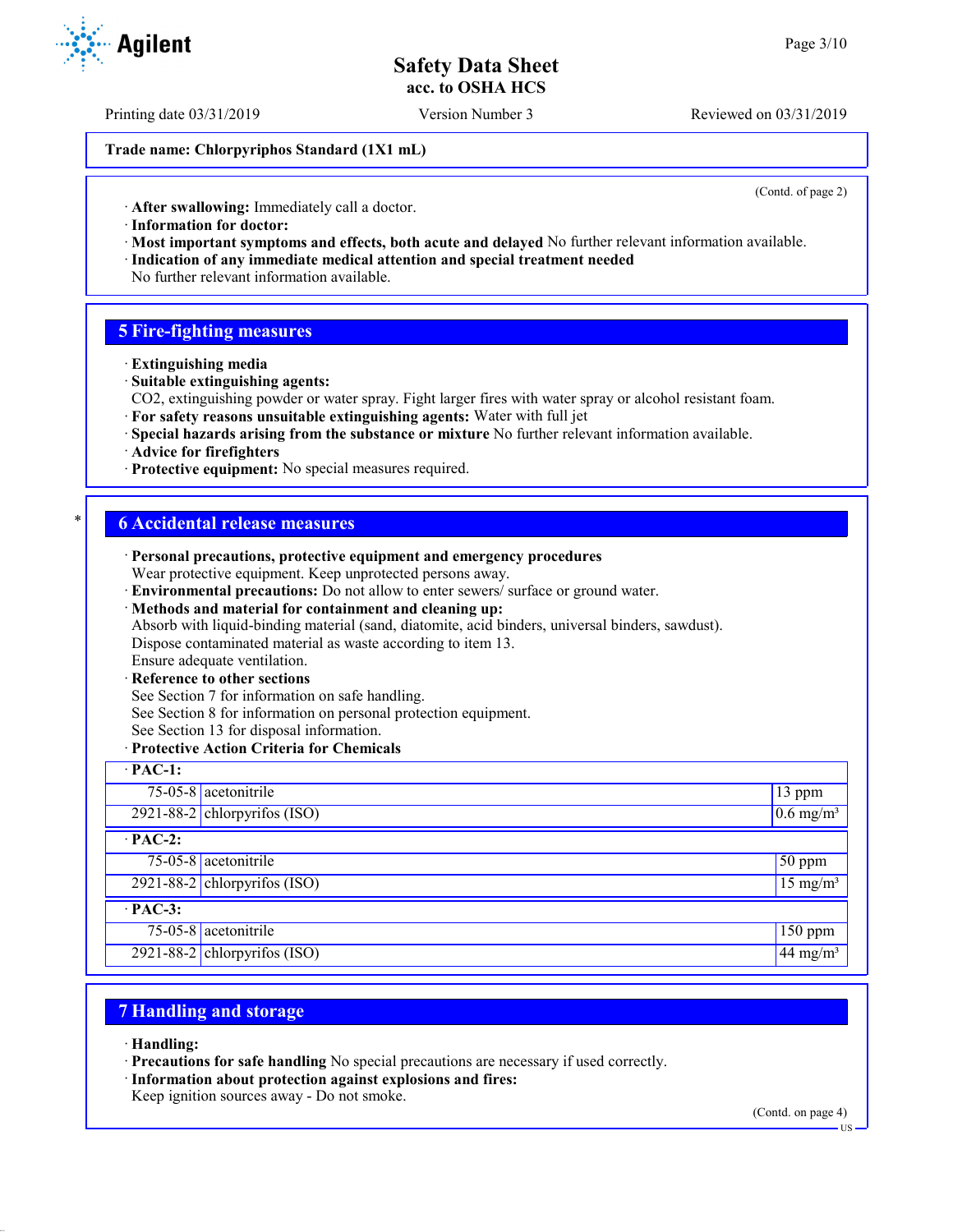Printing date 03/31/2019 Version Number 3 Reviewed on 03/31/2019

**Trade name: Chlorpyriphos Standard (1X1 mL)**

(Contd. of page 3)

Protect against electrostatic charges.

· **Conditions for safe storage, including any incompatibilities**

· **Storage:**

· **Requirements to be met by storerooms and receptacles:** Store in a cool location.

· **Information about storage in one common storage facility:** Not required.

· **Further information about storage conditions:**

Keep receptacle tightly sealed.

Store in cool, dry conditions in well sealed receptacles.

· **Specific end use(s)** No further relevant information available.

## \* **8 Exposure controls/personal protection**

· **Additional information about design of technical systems:** No further data; see item 7.

· **Control parameters**

· **Components with limit values that require monitoring at the workplace:**

### **75-05-8 acetonitrile**

PEL Long-term value: 70 mg/m<sup>3</sup>, 40 ppm

REL Long-term value: 34 mg/m<sup>3</sup>, 20 ppm

TLV Long-term value:  $34 \text{ mg/m}^3$ ,  $20 \text{ ppm}$ 

Skin

· **Additional information:** The lists that were valid during the creation were used as basis.

· **Exposure controls**

#### · **Personal protective equipment:**

· **General protective and hygienic measures:**

Keep away from foodstuffs, beverages and feed.

Immediately remove all soiled and contaminated clothing.

Wash hands before breaks and at the end of work.

Avoid contact with the eyes.

Avoid contact with the eyes and skin.

#### · **Breathing equipment:**

When used as intended with Agilent instruments, the use of the product under normal laboratory conditions and with standard practices does not result in significant airborne exposures and therefore respiratory protection is not needed.

Under an emergency condition where a respirator is deemed necessary, use a NIOSH or equivalent approved device/equipment with appropriate organic or acid gas cartridge.

· **Protection of hands:**

Although not recommended for constant contact with the chemicals or for clean-up, nitrile gloves 11-13 mil thickness are recommended for normal use. The breakthrough time is 1 hr. For cleaning a spill where there is direct contact of the chemical, butyl rubber gloves are recommended 12-15 mil thickness with breakthrough times exceeding 4 hrs. Supplier recommendations should be followed.

#### · **Material of gloves**

For normal use: nitrile rubber, 11-13 mil thickness

For direct contact with the chemical: butyl rubber, 12-15 mil thickness

## · **Penetration time of glove material**

For normal use: nitrile rubber: 1 hour For direct contact with the chemical: butyl rubber: >4 hours

(Contd. on page 5)

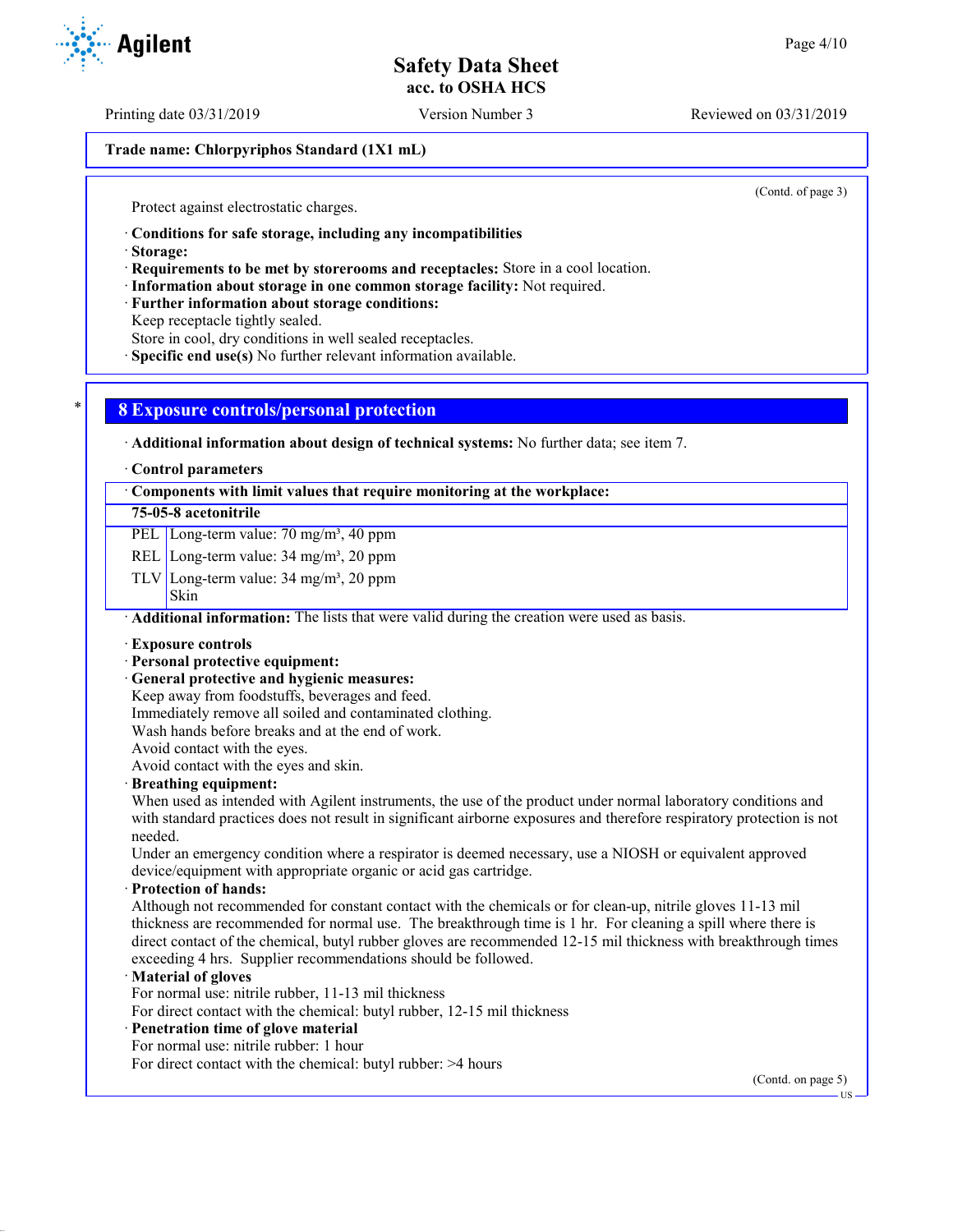Printing date 03/31/2019 Version Number 3 Reviewed on 03/31/2019

**Trade name: Chlorpyriphos Standard (1X1 mL)**

(Contd. of page 4)

US

· **Eye protection:**



| · Information on basic physical and chemical properties    |                                                                                               |  |
|------------------------------------------------------------|-----------------------------------------------------------------------------------------------|--|
| <b>General Information</b>                                 |                                                                                               |  |
| · Appearance:<br>Form:                                     | Fluid                                                                                         |  |
| Color:                                                     | Colorless                                                                                     |  |
| · Odor:                                                    | Aromatic                                                                                      |  |
| Odor threshold:                                            | Not determined.                                                                               |  |
| · pH-value:                                                | Not determined.                                                                               |  |
| Change in condition                                        |                                                                                               |  |
| <b>Melting point/Melting range:</b>                        | -46 °C (-50.8 °F)                                                                             |  |
| <b>Boiling point/Boiling range:</b>                        | 81 °C (177.8 °F)                                                                              |  |
| · Flash point:                                             | 2 °C (35.6 °F)                                                                                |  |
| · Flammability (solid, gaseous):                           | Not applicable.                                                                               |  |
| · Ignition temperature:                                    | 525 °C (977 °F)                                                                               |  |
| · Decomposition temperature:                               | Not determined.                                                                               |  |
| · Auto igniting:                                           | Product is not selfigniting.                                                                  |  |
| Danger of explosion:                                       | Product is not explosive. However, formation of explosive air/vapor<br>mixtures are possible. |  |
| <b>Explosion limits:</b>                                   |                                                                                               |  |
| Lower:                                                     | 4.4 Vol %                                                                                     |  |
| Upper:                                                     | 16 Vol %                                                                                      |  |
| $\cdot$ Vapor pressure at 20 °C (68 °F):                   | $0$ hPa $(0$ mm Hg)                                                                           |  |
| $\cdot$ Density at 20 °C (68 °F):                          | $0.786$ g/cm <sup>3</sup> (6.55917 lbs/gal)                                                   |  |
| · Relative density                                         | Not determined.                                                                               |  |
| · Vapor density                                            | Not determined.                                                                               |  |
| · Evaporation rate                                         | Not determined.                                                                               |  |
| · Solubility in / Miscibility with                         |                                                                                               |  |
| Water:                                                     | Not miscible or difficult to mix.                                                             |  |
| · Partition coefficient (n-octanol/water): Not determined. |                                                                                               |  |
| · Viscosity:                                               |                                                                                               |  |
| Dynamic:                                                   | Not determined.                                                                               |  |

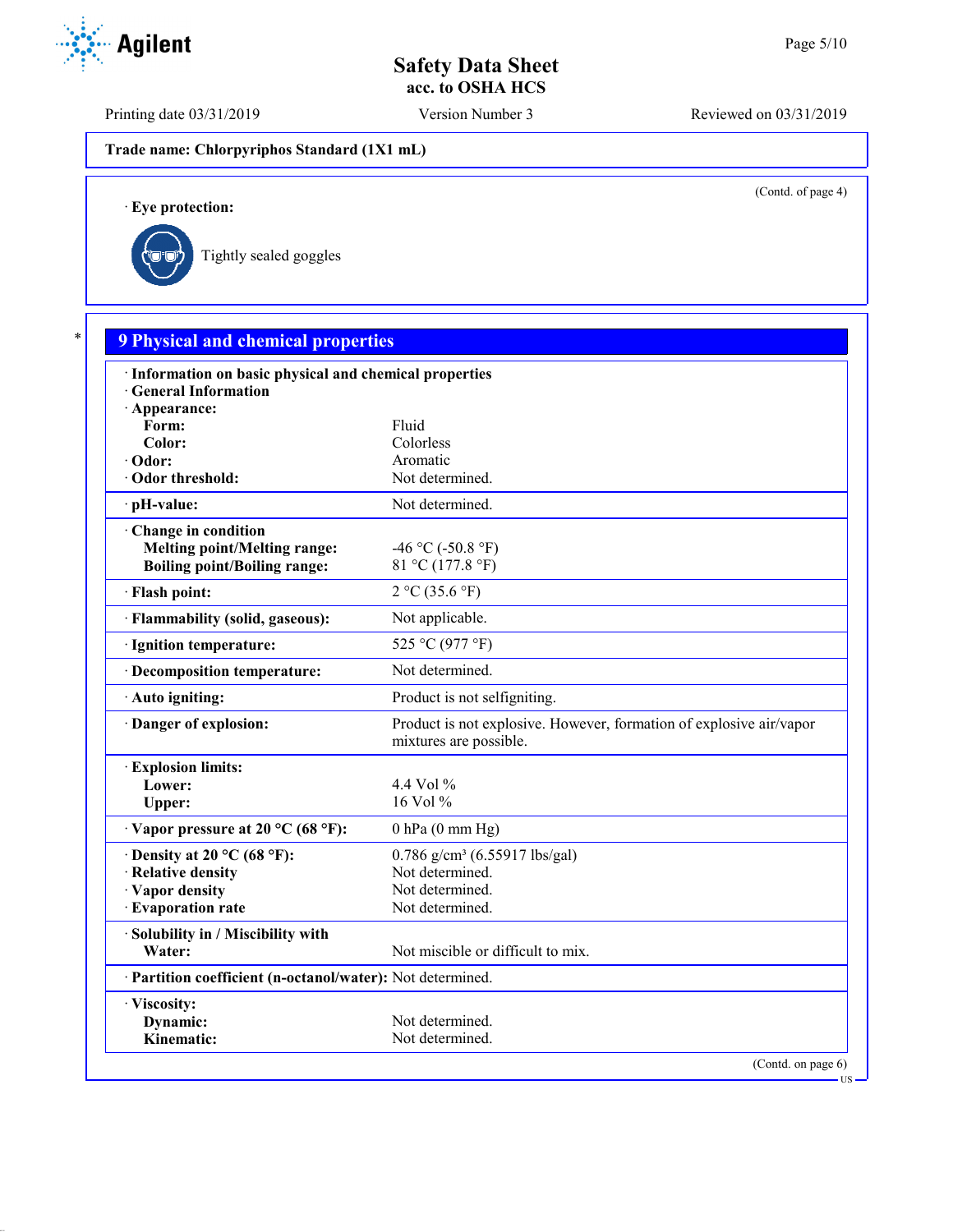Printing date 03/31/2019 Version Number 3 Reviewed on 03/31/2019

**Trade name: Chlorpyriphos Standard (1X1 mL)**

(Contd. of page 5)

· **Solvent content: VOC content:** 0.00 %

0.0 g/l / 0.00 lb/gal · **Other information** No further relevant information available.

## **10 Stability and reactivity**

· **Reactivity** No further relevant information available.

· **Chemical stability**

- · **Thermal decomposition / conditions to be avoided:** No decomposition if used according to specifications.
- · **Possibility of hazardous reactions** No dangerous reactions known.
- · **Conditions to avoid** No further relevant information available.
- · **Incompatible materials:** No further relevant information available.
- · **Hazardous decomposition products:** No dangerous decomposition products known.

### \* **11 Toxicological information**

· **Information on toxicological effects**

· **Acute toxicity:**

· **LD/LC50 values that are relevant for classification:**

**ATE (Acute Toxicity Estimate)**

| Oral   | LD50 | $1,320$ mg/kg (rat)                      |
|--------|------|------------------------------------------|
| Dermal | LD50 | $\geq$ 2,000 mg/kg (rabbit)              |
|        |      | Inhalative LC50/4 h $3,587$ mg/L (mouse) |

|      | 75-05-8 acetonitrile |                     |
|------|----------------------|---------------------|
| Oral | LD50                 | $1,320$ mg/kg (rat) |

Dermal  $\vert$  LD50  $\vert$  >2,000 mg/kg (rabbit) Inhalative LC50/4 h  $3,587$  mg/L (mouse)

# **2921-88-2 chlorpyrifos (ISO)**

| Oral   | LD50 | $\vert$ 60 mg/kg (mouse)              |
|--------|------|---------------------------------------|
|        |      | 135 mg/kg $(rat)$                     |
| Dermal | LD50 | $120$ mg/kg (mouse)                   |
|        |      | $202$ mg/kg (rat)                     |
|        |      | Inhalative LC50/4 h $>200$ mg/L (rat) |

### · **Primary irritant effect:**

· **on the skin:** No irritant effect.

· **on the eye:** Irritating effect.

· **Sensitization:** No sensitizing effects known.

· **Additional toxicological information:**

The product shows the following dangers according to internally approved calculation methods for preparations: Harmful

Irritant

(Contd. on page 7)

**Agilent**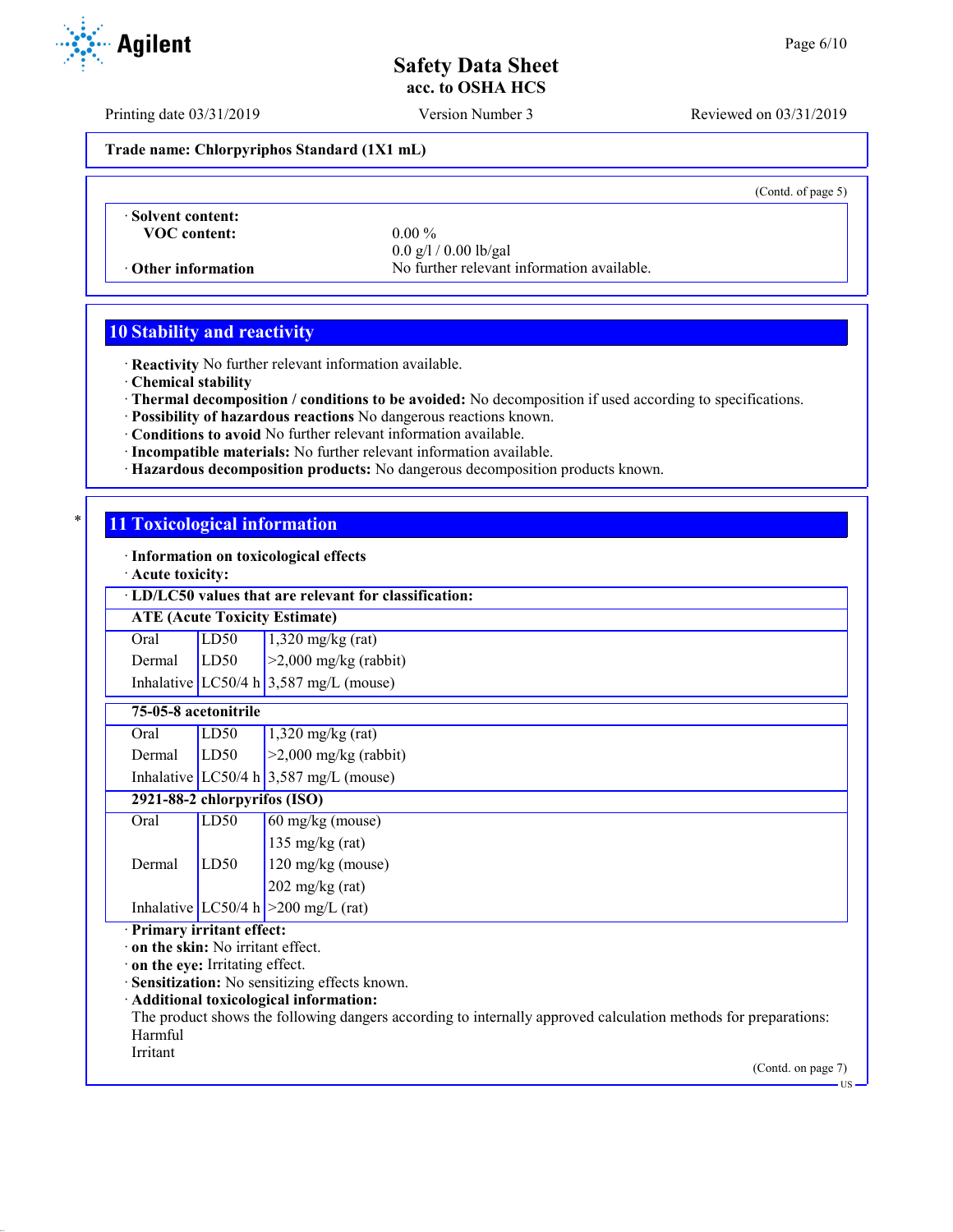Printing date 03/31/2019 Version Number 3 Reviewed on 03/31/2019

**Trade name: Chlorpyriphos Standard (1X1 mL)**

(Contd. of page 6)

US

#### · **Carcinogenic categories**

· **IARC (International Agency for Research on Cancer)**

None of the ingredients is listed.

#### · **NTP (National Toxicology Program)**

None of the ingredients is listed.

## · **OSHA-Ca (Occupational Safety & Health Administration)**

None of the ingredients is listed.

## **12 Ecological information**

- · **Toxicity**
- · **Aquatic toxicity:** No further relevant information available.
- · **Persistence and degradability** No further relevant information available.
- · **Behavior in environmental systems:**
- · **Bioaccumulative potential** No further relevant information available.
- · **Mobility in soil** No further relevant information available.
- · **Additional ecological information:**
- · **General notes:**
- Water hazard class 2 (Self-assessment): hazardous for water
- Do not allow product to reach ground water, water course or sewage system.

Danger to drinking water if even small quantities leak into the ground.

- · **Results of PBT and vPvB assessment**
- · **PBT:** Not applicable.
- · **vPvB:** Not applicable.
- · **Other adverse effects** No further relevant information available.

## **13 Disposal considerations**

#### · **Waste treatment methods**

· **Recommendation:**

Must not be disposed of together with household garbage. Do not allow product to reach sewage system.

· **Recommendation:** Disposal must be made according to official regulations.

# \* **14 Transport information**

| · Not Regulated, De minimus Quantities |                                         |
|----------------------------------------|-----------------------------------------|
| ⋅ UN-Number                            |                                         |
| · DOT, IMDG, IATA                      | UN1648                                  |
| $\cdot$ UN proper shipping name        |                                         |
| ∙ DOT                                  | Acetonitrile solution                   |
| ∙IMDG                                  | ACETONITRILE solution, MARINE POLLUTANT |
| $\cdot$ JATA                           | <b>ACETONITRILE</b> solution            |
|                                        | (Contd. on page 8)                      |



<sup>·</sup> **Uncleaned packagings:**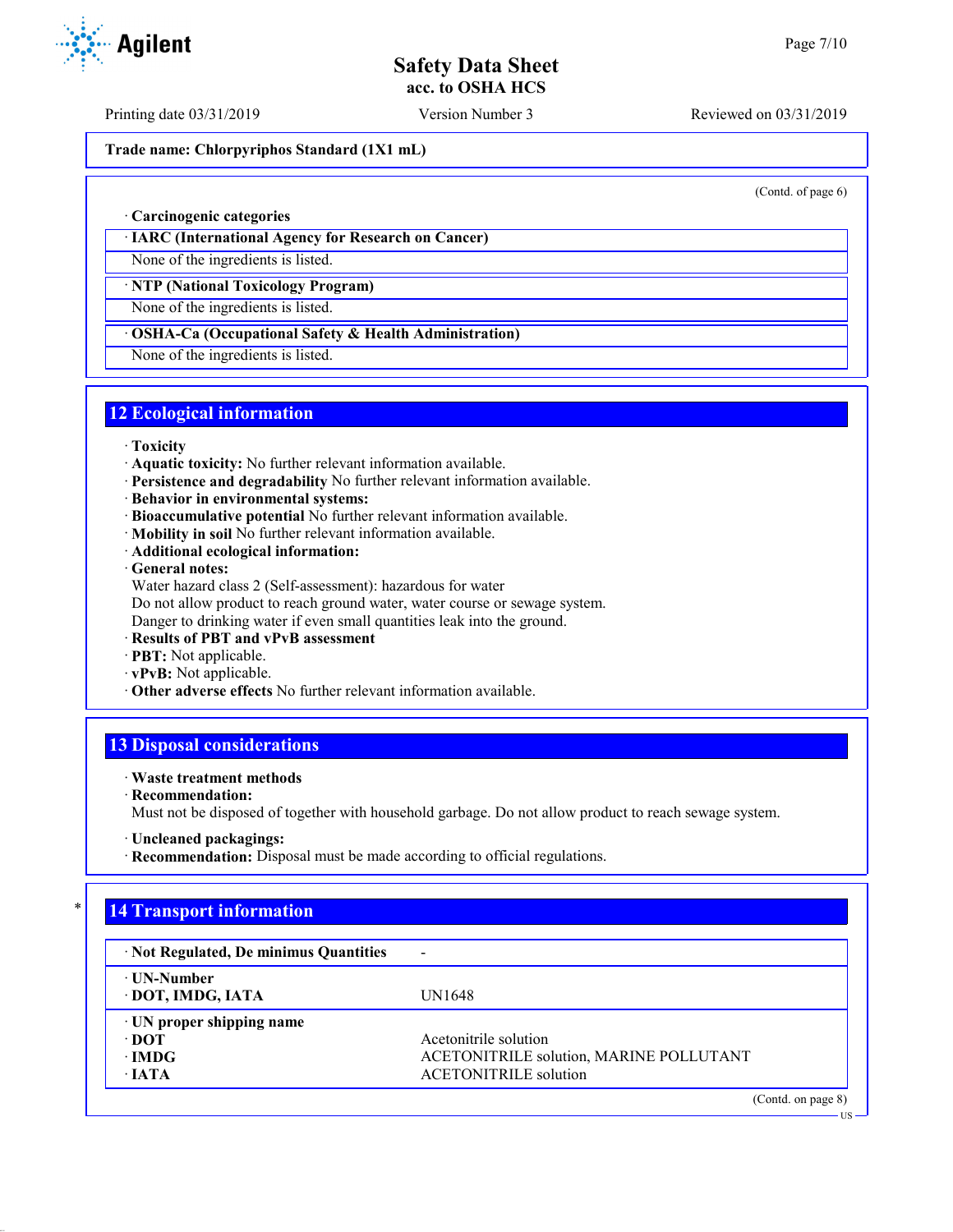Printing date 03/31/2019 Version Number 3 Reviewed on 03/31/2019

| Trade name: Chlorpyriphos Standard (1X1 mL) |  |
|---------------------------------------------|--|
|---------------------------------------------|--|

|                                                                                   | (Contd. of page 7)                                                                                  |
|-----------------------------------------------------------------------------------|-----------------------------------------------------------------------------------------------------|
| Transport hazard class(es)                                                        |                                                                                                     |
| · DOT, IATA                                                                       |                                                                                                     |
|                                                                                   |                                                                                                     |
| · Class                                                                           | 3 Flammable liquids                                                                                 |
| · Label                                                                           | 3                                                                                                   |
| ∙IMDG                                                                             |                                                                                                     |
|                                                                                   |                                                                                                     |
| · Class                                                                           | 3 Flammable liquids                                                                                 |
| · Label                                                                           | 3                                                                                                   |
| · Packing group<br>· DOT, IMDG, IATA                                              | $_{\rm II}$                                                                                         |
| <b>Environmental hazards:</b>                                                     | Product contains environmentally hazardous substances:<br>chlorpyrifos (ISO)                        |
| · Marine pollutant:                                                               | Symbol (fish and tree)                                                                              |
| · Special precautions for user                                                    | Warning: Flammable liquids                                                                          |
| · Danger code (Kemler):                                                           | 33                                                                                                  |
| <b>EMS Number:</b>                                                                | $F-E,S-D$                                                                                           |
| · Stowage Category                                                                | B                                                                                                   |
| Transport in bulk according to Annex II of<br><b>MARPOL73/78 and the IBC Code</b> | Not applicable.                                                                                     |
| · Transport/Additional information:                                               |                                                                                                     |
| $\cdot$ DOT                                                                       |                                                                                                     |
| · Quantity limitations                                                            | On passenger aircraft/rail: 5 L<br>On cargo aircraft only: 60 L                                     |
| $\cdot$ IMDG                                                                      |                                                                                                     |
| · Limited quantities (LQ)                                                         | 1 <sub>L</sub>                                                                                      |
| <b>Excepted quantities (EQ)</b>                                                   | Code: E2                                                                                            |
|                                                                                   | Maximum net quantity per inner packaging: 30 ml<br>Maximum net quantity per outer packaging: 500 ml |
| · UN "Model Regulation":                                                          | UN 1648 ACETONITRILE SOLUTION, 3, II,<br>ENVIRONMENTALLY HAZARDOUS                                  |
|                                                                                   |                                                                                                     |

(Contd. on page 9)

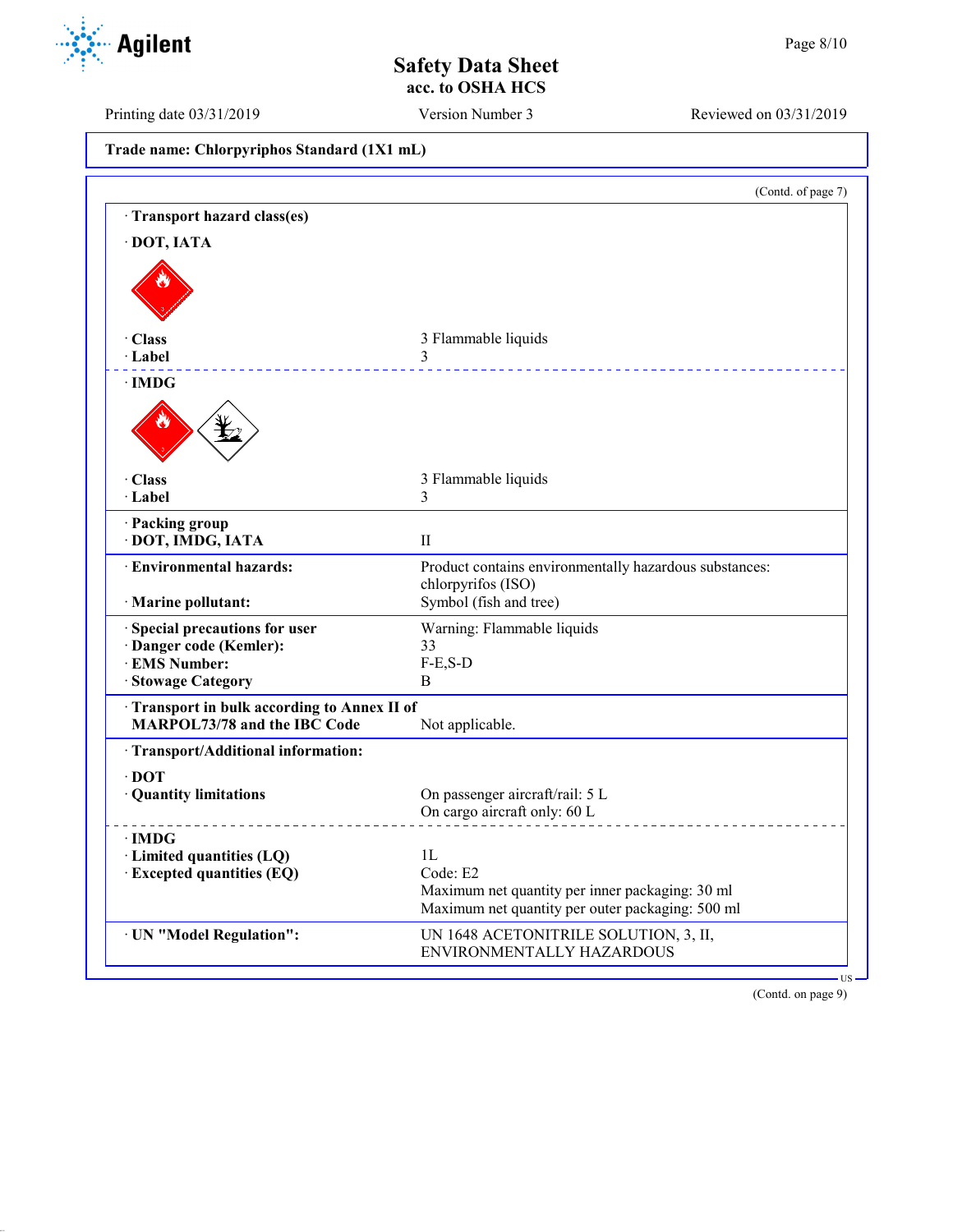Printing date 03/31/2019 Version Number 3 Reviewed on 03/31/2019

**Trade name: Chlorpyriphos Standard (1X1 mL)**

(Contd. of page 8)

## **15 Regulatory information**

· **Safety, health and environmental regulations/legislation specific for the substance or mixture** · **Sara**

· **Section 355 (extremely hazardous substances):**

None of the ingredients is listed.

· **Section 313 (Specific toxic chemical listings):**

75-05-8 acetonitrile

· **TSCA (Toxic Substances Control Act):**

75-05-8 acetonitrile

· **Proposition 65**

· **Chemicals known to cause cancer:**

None of the ingredients is listed.

· **Chemicals known to cause reproductive toxicity for females:**

None of the ingredients is listed.

· **Chemicals known to cause reproductive toxicity for males:**

None of the ingredients is listed.

· **Chemicals known to cause developmental toxicity:**

2921-88-2 chlorpyrifos (ISO)

· **Carcinogenic categories**

· **EPA (Environmental Protection Agency)**

75-05-8 acetonitrile CBD, D

· **TLV (Threshold Limit Value established by ACGIH)**

75-05-8 acetonitrile A4

2921-88-2 chlorpyrifos (ISO) and the set of the set of the set of the set of the set of the set of the set of the set of the set of the set of the set of the set of the set of the set of the set of the set of the set of th

· **NIOSH-Ca (National Institute for Occupational Safety and Health)**

None of the ingredients is listed.

· **Chemical safety assessment:** A Chemical Safety Assessment has not been carried out.

## **16 Other information**

The information contained in this document is based on Agilent's state of knowledge at the time of preparation. No warranty as to its accurateness, completeness or suitability for a particular purpose is expressed or implied.

· **Department issuing SDS:** Document Control / Regulatory

· **Contact:** regulatory@ultrasci.com

· **Date of preparation / last revision** 03/31/2019 / 2

· **Abbreviations and acronyms:**

ADR: Accord européen sur le transport des marchandises dangereuses par Route (European Agreement concerning the International Carriage of Dangerous Goods by Road)

IMDG: International Maritime Code for Dangerous Goods

DOT: US Department of Transportation

IATA: International Air Transport Association

ACGIH: American Conference of Governmental Industrial Hygienists

EINECS: European Inventory of Existing Commercial Chemical Substances

ELINCS: European List of Notified Chemical Substances CAS: Chemical Abstracts Service (division of the American Chemical Society)

(Contd. on page 10)